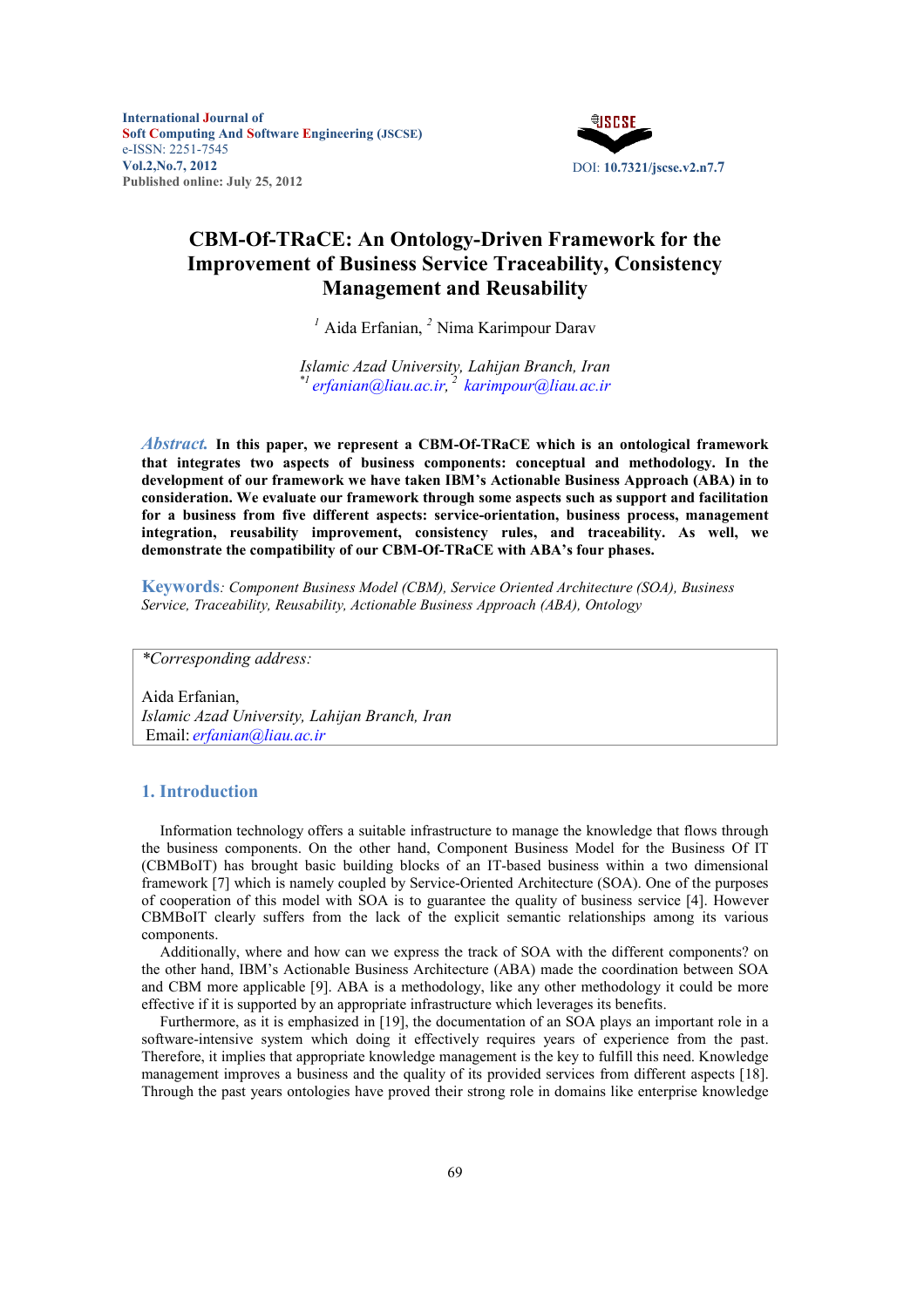

management [13]. Also ontologies facilitate storage and organization of relationships among business processes [5].

That is the reason why we propose an ontological framework based on CBM, BPM, and SOA suitable for ABA with some advantages, which can accumulate the knowledge in an effective way. In other words, handling the variety of dependencies such as consistency management among different building blocks of a normal CBM framework require a rough checking process which probably takes lots of time and effort. ABA, as a coordinator between SOA and CBM, solves this problem to some extents, but it does not provide a clear systematic infrastructure to gather the variety of knowledge gained via its different stages. Hence, based on ABA, we proposed our framework as an effective infrastructure which addresses this issue as well as other advantages it brings such as the traceability, reusability, and consistency evaluation of the organized knowledge of the business.

Vice versa, via a semantic checker or a tool which can keep the track of the components models, functions and value chain, imposing controllable explicit semantics and their rules makes the evaluation process of a business easier. In addition, business knowledge which is maintained and wellorganized through an ontology is more reusable and traceable with the potential of consistency management by well-defined semantic rules. The main aim of this paper is to resolve the mentioned issues above and represent a solution by an ontological framework which is called CBM Ontology for the improvement of Traceability, Reusability and Consistency Evaluation (CBM-Of-TRaCE). As it is going to be shown later in this paper, by the means of CBM-Of-TRaCE, a better understanding of processes and their deficiencies is provided for a business in which reusability, traceability and consistency-checking among the components are the major staple necessities.

Various approaches for the documentation and organization of SOA and Business Models have been proposed by different researchers through the recent years. A.Osterwalder and Y.Pigneur in"An e-Business Model Ontology for Modeling e-Business" [15], M.Korotkiy and J.L.Top in"Onto-SOA: From Ontology-enabled SOA to Service-enabled Ontologies" [12] and B.Andersson et al. in "Towards a Reference Ontology for Business Models" [2] represent ontologies for SOA and Business. But, none of them combine SOA and Business ideas in an ontology based on CBM which makes our work different from theirs. Although B.M.Bidgoli and L.Rafati in"Business Service Modeling in Service-Oriented Enterprises (SOBM)" [14] made such an effort but their focus is only on the binding of CBM to SOA. Nonetheless, we extended and optimized their work to coordinate it with the IBM's Actionable Business approach [9] which gathers the best practices like CBM map, SOMA method, and BPM together to make the most of them. In addition to more conformance with ABA we focused on our framework to provide a foundation for more reusability and rules for the evaluation for consistency of a service-oriented business.

In this paper, we represent our framework which we named CBM-Of-TRaCE (which stands for CBM Ontology for the improvement of Traceability, Reusability and Consistency Evaluation) in section 3. Later, in section 3 we evaluate our framework as well. This evaluation is made by five criteria through which we try to show that, comparing to other business models such as CBM and SOBM, our framework is beneficial by considering different aspects. These criteria include Support for SOA, BPM Integration, Reusability Improvement, Consistency-Rules, and Traceability. Actionable Business Architecture (ABA) is a proven method that plays an important role towards coordination of CBM and SOA, so we did our best to make our framework compatible with it. Therefore we present the compatibility of our framework with ABA in section 4. Afterwards, we sum up our paper and discuss future works, open issues and challenges as a conclusion represented in section 5.

# **2. Literature Review**

To clarify the idea behind our proposed framework we need to explain some literature that we used as a basis.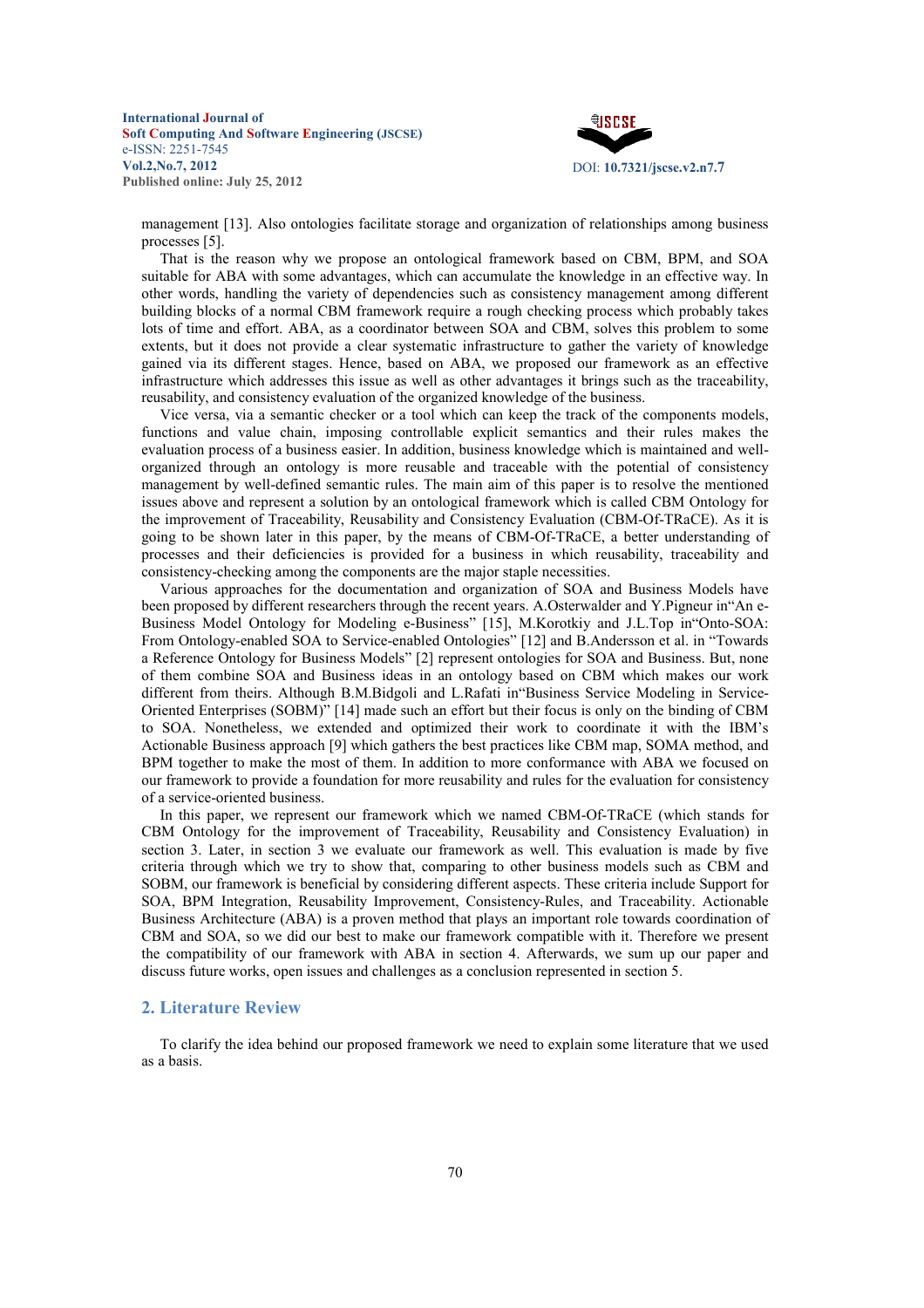

### **2.1. Component Business Model**

In this section we represent Component Business Model (CBM) based on [7] and [16]. Organizations can use the concept of CBM in order to realize their proficiency. CBM enables organizations to evaluate their goals and strategies as well as reducing the risks without any complexity.

### **2.1.1.** *Business Components*

The business components are the modular building blocks of an organization. As it is demonstrated in Figure 1, each component has five dimensions: business purpose, activities, resources, governance, and business services. Business purpose is a rationale which describes the existence of a business component. Each component does a set of activities to reach its purpose. Components need resources which includes people, knowledge, and assets. On the other hand, activities are supported by resources. Based on the governance model, each component is managed by an independent entity. Moreover, like each business, each component provides a number of business services.



**Figure 1: Dimensions of a business component within CBM [16].** 

# **2.2. Actionable Business Architecture**

In this section we represent Actionable Business Architecture (ABA) based on [9]. Today, executive managers keep thinking about innovation in their strategies in order to sustain the development of their business. Realization of business strategies and the incremental growth of business values require effective and mutual relationships among strategy, operation and Information Technology (IT). ABA defines the relationships and collaborations among different domains such as strategy, operation, and IT models and enables the removal of the existing gap between initial goals and results, as well as prevention of the loss of opportunities and acceleration in time-to-value.

ABA is consisted of models, methods, metrics, and tools. Models are reusable assets, standards, and directives of the knowledge of the business. Methods are the techniques that are applied in different phases. These phases are called business insight, operation design, service identification, and business investment. Metrics are the keys of performance, agility, and risk markers which are mainly used to measure the goals. Tools facilitate the application of models, methods, and metrics.

### **3. Our Proposed Framework**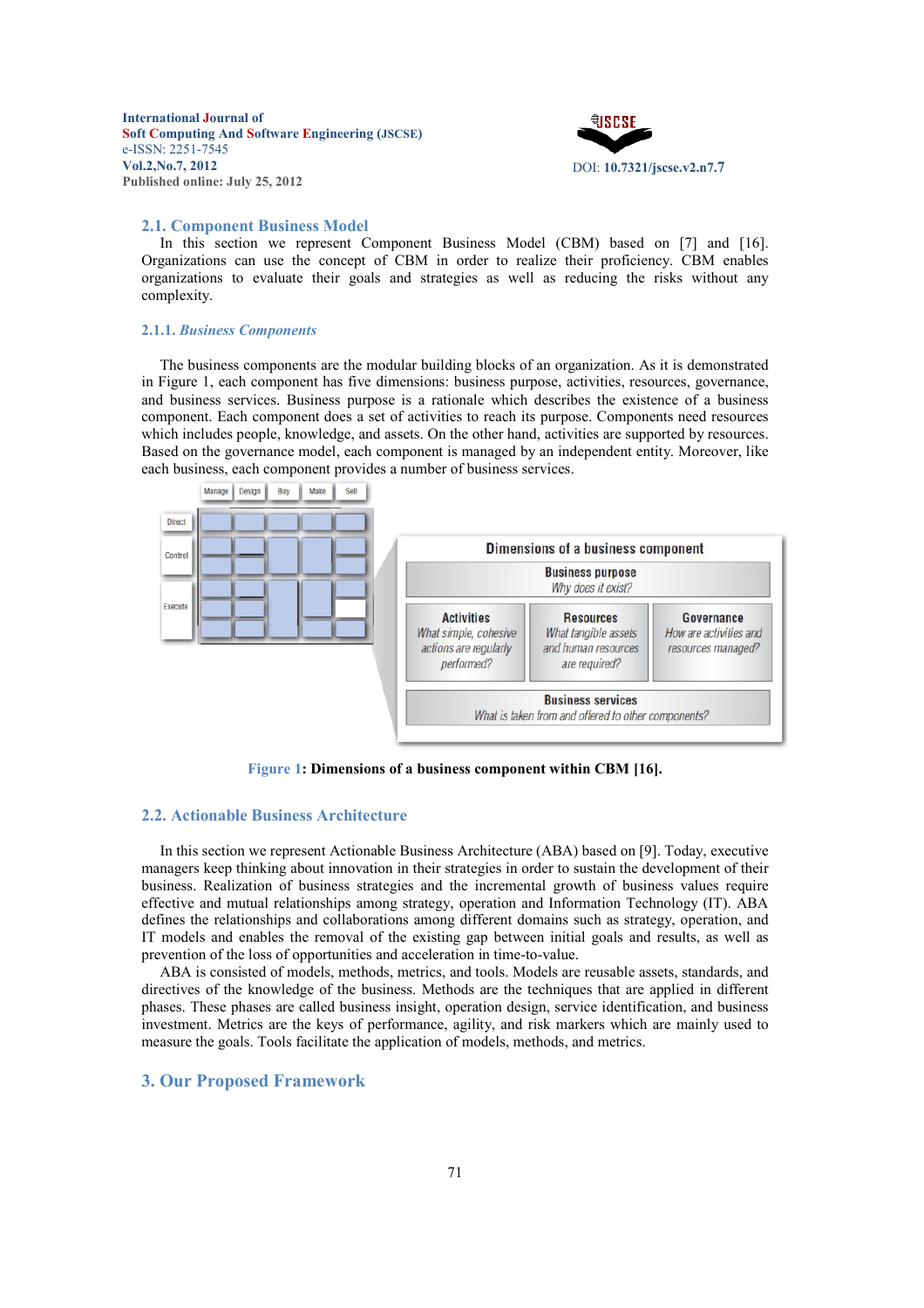

CBM Ontology for the improvement of Traceability, Reusability and Consistency Evaluation (CBM-Of- TRaCE) is suggested to address the deficiencies of Component business Model (CBM) which is tried to be alleviated by a method proposed by IBM called Actionable Business Architecture (ABA). ABA is a successful method and practically proved, but still suffers from the lack of the organization of knowledge which could be collected and managed more efficiently if it was supported by an effective infrastructure such as CBM-Of-TRaCE.

Therefore, our framework is able to solve this problem by settling knowledge and maintain meaningful relationships among different components of a business. Knowledge management in a business which uses CBM as a model can be done more effectively if our CBM-Of-TRaCE is used within since it improves staple necessities of knowledge management such as reusability, traceability, consistency evaluation and SOA and BPM as well. CBM-Of- TRaCE is a very high-level ontology for the CBM [16] which can then be synthesized in to lower levels. Therefore, we can consider it as the first-level ontology. Each of the components of the first level can be decomposed in to a lower-level which is comprised of its sub-components and their semantically expressed relations.

We should also take the maintenance of the balance and consistency among the different levels in to consideration. This issue can be resolved by defining a meaningful relationship between the adjacent levels either. This issue needs more effort so it is considered for future work. CBM-Of-TRaCE is demonstrated in Figure 2.



**Figure 2**: The CBM-Of-TRaCE schema which is consisted of a business component and its relationship with CBM-framework dimensions with respect to IBM's SOMA and ABA methods

As Figure 2 depicts, each business component is related to an accountability level and is conducted by a business competency. Besides, each business component is composed of a business purpose, governance model, some business services, and resources. A governance model also manages some activities. A business purpose itself, is composed of a reason and it provides value to the business. Additionally, each business service can be classified as a business service that is required and a business service that is provided to other business components. Furthermore it is performed by some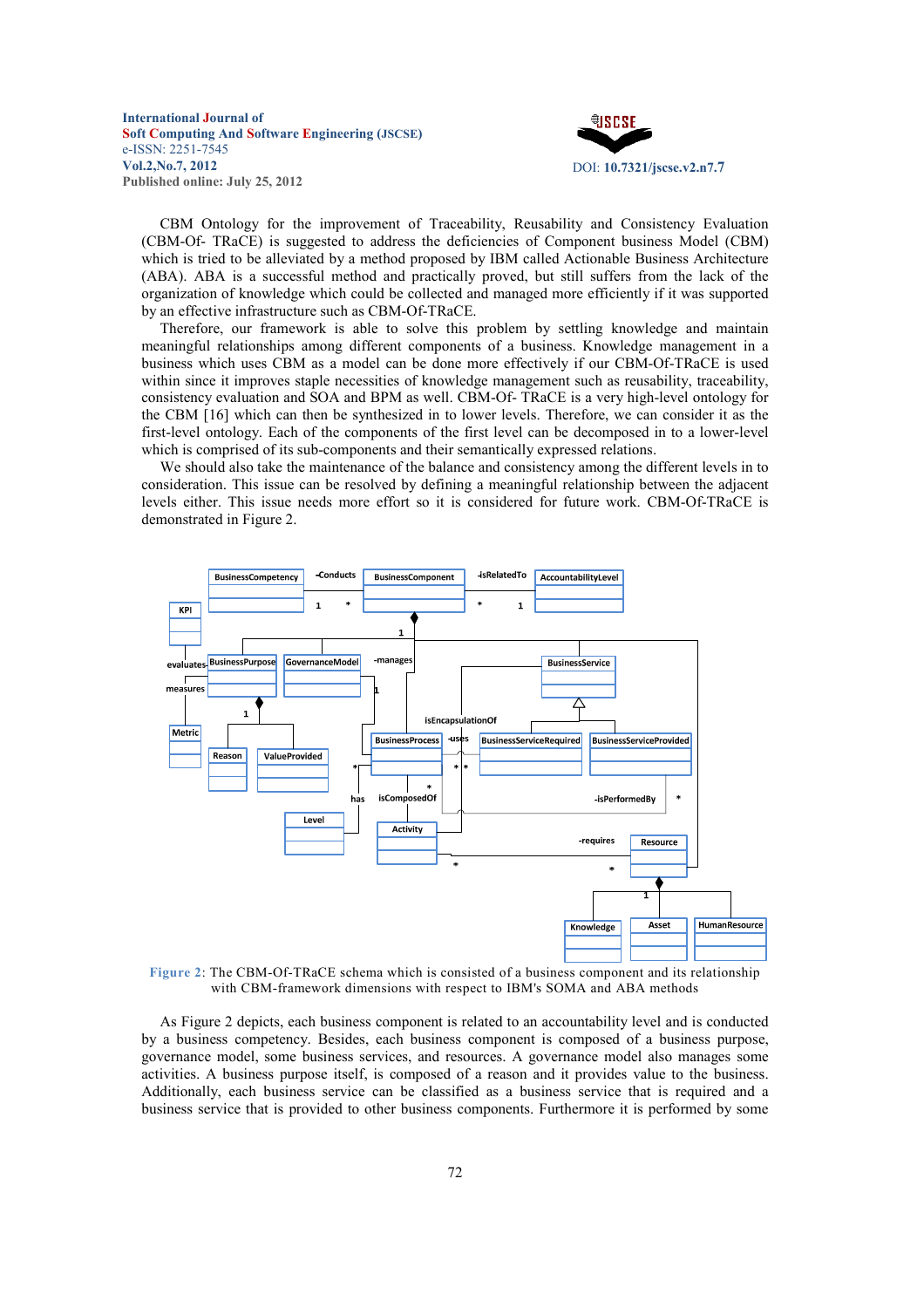

activities. An activity requires number of resources which includes knowledge, asset, and human resource.

A business process, which resides in a level, is composed of activities that are encapsulation of business services. Moreover, a business purpose can be evaluated by the means of key performance metrics (KPIs) and measured by other metrics.

# **3.1. Evaluation of Our Framework**

In this section we are going to compare and evaluate our proposed framework with the SOBM and CBM via five criteria: Support for SOA, BPM Integration, Reusability Improvement, Consistency-Rules, and Traceability.

# **3.1.1.** *Support for SOA*

In CBM [7] it is stated that the business components provide business services to each other which one can obviously conclude that CBM supports Service Orientation. As it is insisted and shown in SOBM [14], SOBM is clearly designed for Service-Orientation. From this aspect our proposed framework supports service-orientation, too. However, we explicitly expressed and revealed the implicit interaction among business components via our proposed ontology. That is why one can find the business service class below the business component one in a composition relationship in Figure 2. Although CBM, SOBM, and CBM-Of-TRaCE support service orientation, CBM-Of-TRaCE simplified and provided a way to model the business services via the defined ontology which can be counted as one of the trues virtues of our technique.

### **3.1.2.** *BPM Integration*

Business Processes and their analysis can done more efficient if they are expressed by models, especially when they are formal [20]. Our CBM-Of-TRaCE model is a place to define the processes since we depicted the relationship among them. Moreover, because of its ontological nature and the ability to define constraints such as consistency rules it brings the required formality. Hence, we can conclude that our framework integrates the BPM. But, because of no business process existence in SOBM, there is not any clear consideration of the association between components, services, and processes in SOBM. Nevertheless, as demonstrated in SOMA [3] through the images, business processes lay behind the idea of CBM in each component without a clear explicit presentation in the CBM framework.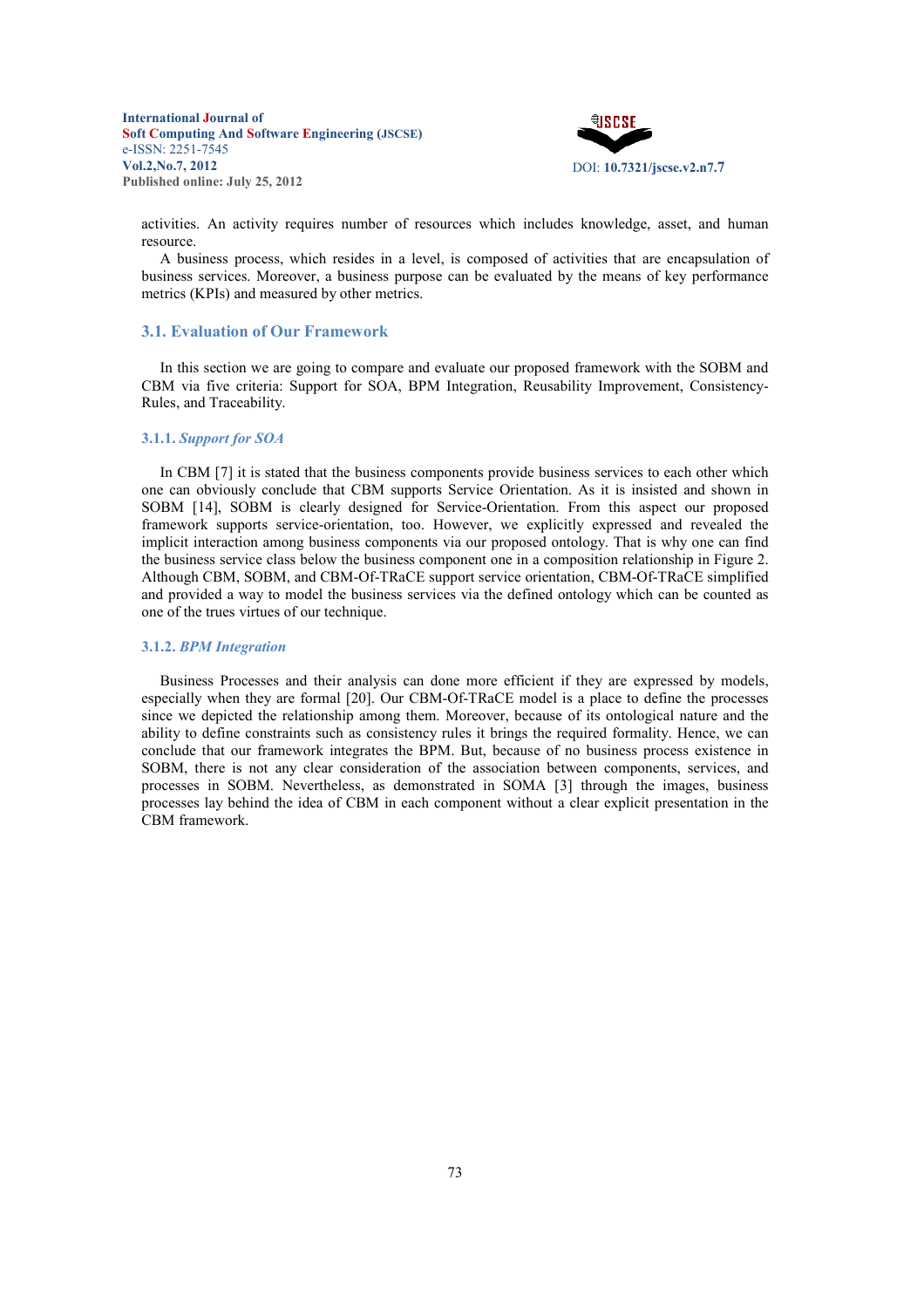#### **International Journal of**

**Soft Computing And Software Engineering (JSCSE)** e-ISSN: 2251-7545 **Vol.2,o.7, 2012 Published online: July 25, 2012** 





**Figure 3: Integrating patterns into our proposed framework** 

### **3.1.3.** *Reusability Improvement*

To simplify and provide more reusability to our framework we decided to extend CBM-Of-TRaCE to make the use of business patterns. As Adams et al. in [1] discussed, their proposed business patterns provide reusability. Therefore, we found our framework a perfect place to consider their patterns: Self-Service, Collaboration, Information Aggregation, Event-Centric, Enterprise Process-Centric, Extended Enterprise, and Bulk Processing. CBM-Of-TRaCE already couples with CBM and the idea of the separation of concerns [8] because we built it upon these concepts and with keeping an eye on IBM's patterns for e-business expressed in [11]. Our proposed ontology provides a way to define reuseoriented associations between the best-experiences and the current business components.

In order to integrate these patterns into our framework and to sustain reusability we can insert a Business Pattern class in our ontology with a "conforms to" relationship that associates it with the Business Component class. In other words, every Business Component conforms to a Business Pattern. This is presented in Figure 3. Besides, neither of CBM or SOBM sustains a place for the application of patterns in order of more reusability and routing of each component to its root, the pattern.

# **3.1.4.** *Consistency-Rules*

One of the advantages of the definition of an ontology for a framework is the formality which it brings to some extents [6]. Hence, formality provides us with automatic consistency checking by the means of the definition of meta-rules. Meta-rules are static and can be described as the set of rules which are defined as the essential part of the framework. Hence, no matter what is a model, whenever a model is constructed based on the ontological framework, it is automatically checked by a rule engine for eligibility. Furthermore, dynamic environmental rules are definable based on the directives and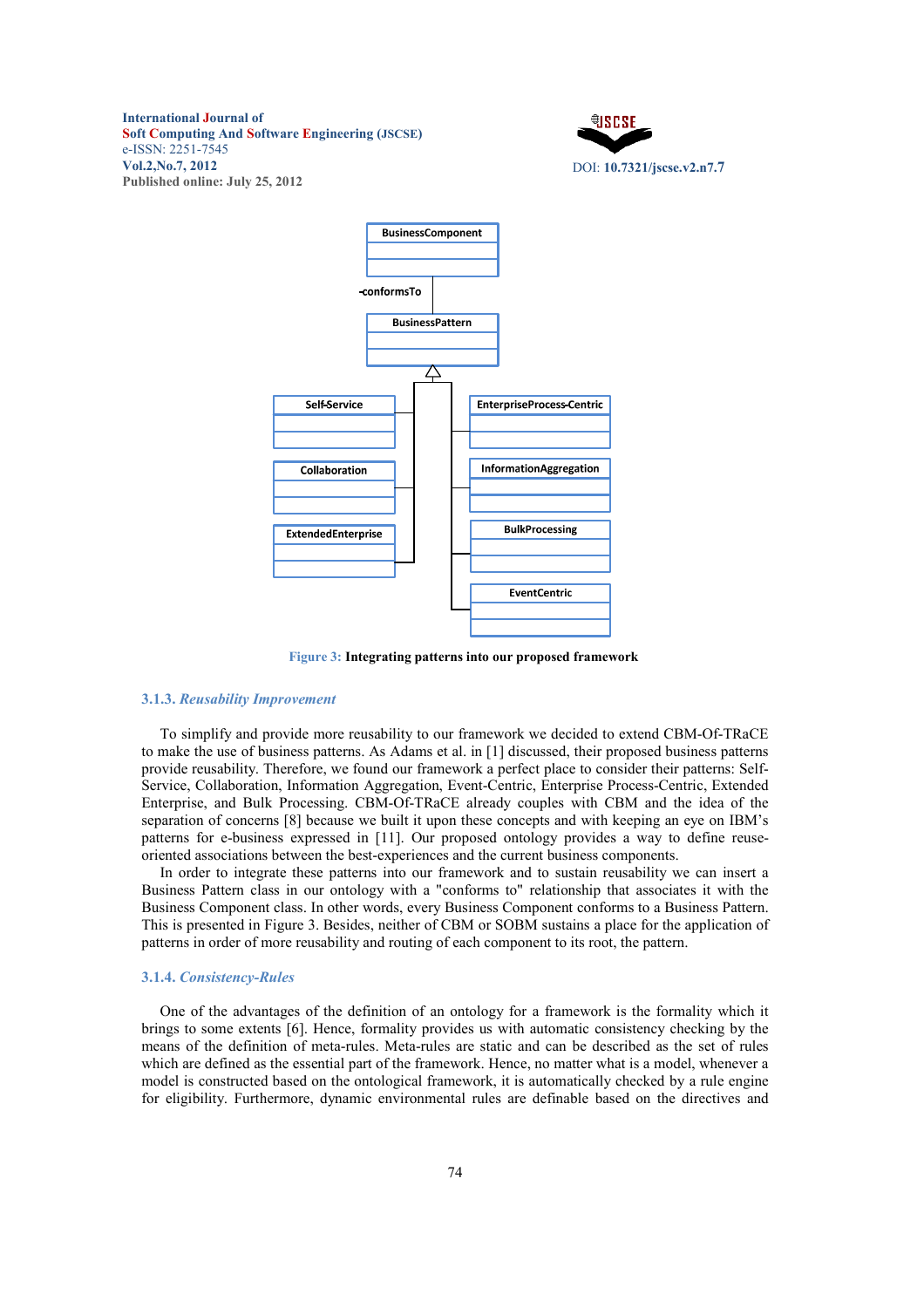

constraints of a business. Basically, CBM is not an ontology so there is no place for automation and it requires a proper tool in support. Likewise, the authors of SOBM did not considered any consistency rules conformance for their framework.

### **3.1.5.** *Traceability*

Our proposed framework not only provides traceability among different business components and their sub-components but it provides the traceability between the business and corresponding patterns. Additionally, One can keep the track of the current business with the previous versions which is very beneficial to the cause and effect analysis of a business because all of the events and modifications on the road to an optimum solution can be basically maintained and managed in a knowledge repository which is built upon the CBM-Of-TRaCE.

# **3.1.6.** *Evaluation Results*

As it is demonstrated above we can sum up our evaluation results from the discussed aspects mentioned in this section in to Table 1.

| <b>Business</b><br><b>Model</b> | <b>Support for SOA</b> | <b>BPM</b><br><b>Integration</b> | <b>Reusability</b><br><i>Improvement</i> | Consistency-<br><b>Rules</b> | <b>Traceability</b> |
|---------------------------------|------------------------|----------------------------------|------------------------------------------|------------------------------|---------------------|
| CBM                             | Yes                    | Not clearly                      | No                                       | No                           | No                  |
| <b>SOBM</b>                     | Yes                    | Not clearly                      | No                                       | No                           | Limited             |
| <b>CBM-Of-TRaCE</b>             | Yes                    | Yes                              | Yes                                      | Yes                          | Yes                 |

### Table 1: Comparison of CBM-Of-TRaCE with SOBM and CBM frameworks

# **4. Compatibility with Actionable Business Architecture**

Actionable Business Architecture (ABA) method [9] is an IBM's approach to unify and integrate separated set of methods such as CBM Method, Business Process Management (BPM Method) [10], and Service-Oriented Modeling and Architecture (SOMA Method) [3]. ABA is a proven method that leverages the need for reusability, traceability and efficiency with in a business [9] CBM-Of-TRaCE is highly compatible with ABA methodology since it covers all of the aspects of IBM's insight into its different phases: Business Insight, Service Identification, Operations Design, and Business Investment where each of these phases produces reusable deliverables [9].

However, what is absolutely necessary is an appropriate infrastructure to keep track of the transformations between phases, the processes within them and also the artifacts together. Nonetheless, the consistency between the products of each phase is the bottom line. That is why we constructed the CBM-Of-TRaCE through which all of the requisites above are fulfilled based on the facts we discussed in Section 2.1.

We claim that our framework is compatible with the ABA phases and facilitates them based on the following justification for each of the phases mentioned in [9]:

•Support for Business Insight:

- o By the means of the Business Purpose class with in our proposed ontology we can keep track of business goals with corresponding Business Components.
- Once the Key Performance Metrics (KPIs), and other Metrics of the Business purpose are identified they can be resided in the ontology as KPI and Metric individuals or instances. Moreover, they can be used further in the analysis phase where the performance pain points have to be identified. This is invaluable as the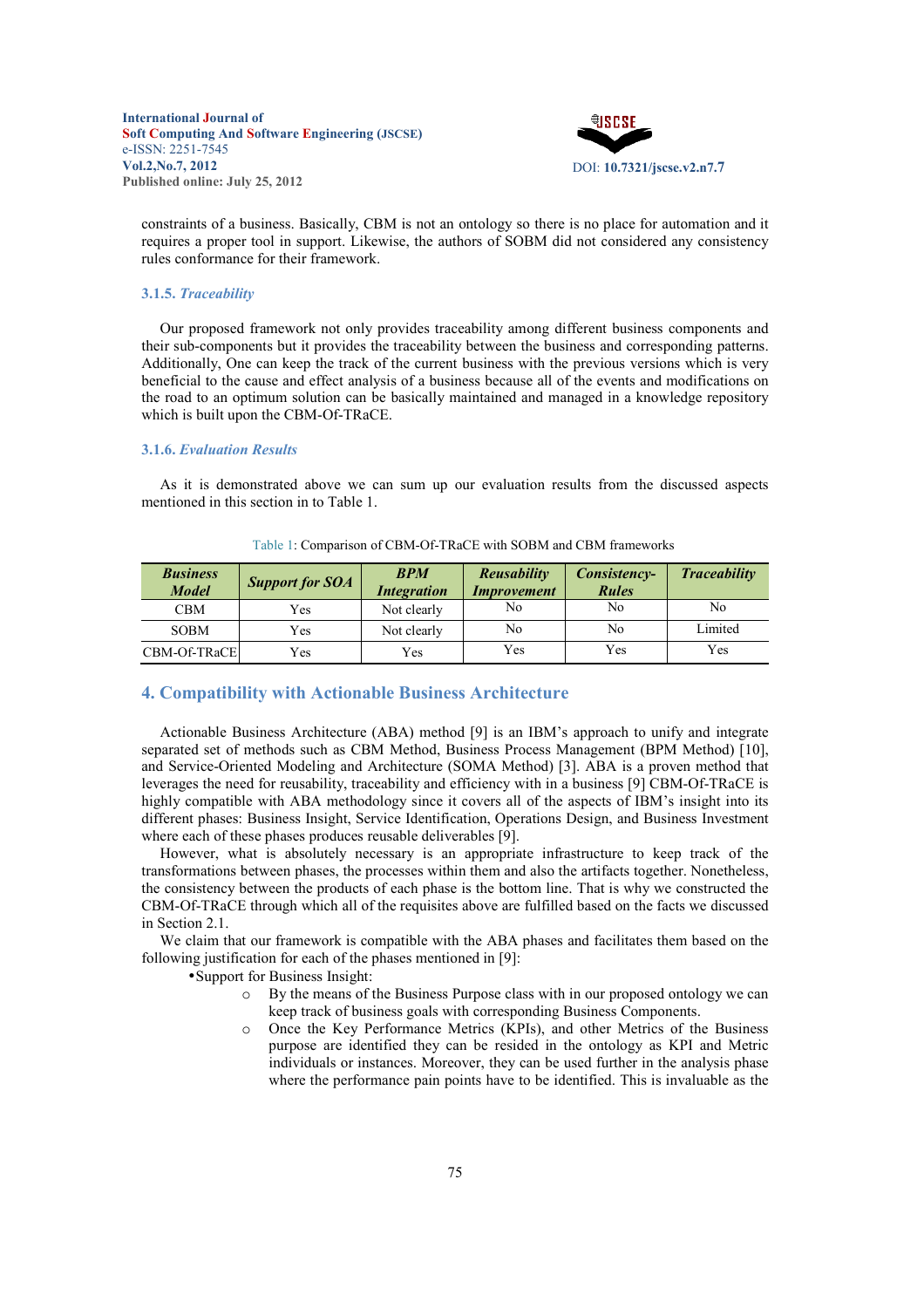

knowledge which is gathered for future can be reused for optimization steps or cause and effect analysis.

- •Support for Service Identification:
	- o Because of the existence of the classes such as Business Component, Business Service, and Business Purpose and their associations in our proposed ontology, selection and insertion of information about the new and current business capabilities are simplified.
	- o We have considered the interaction among business components via business services within our ontology.
- •Support for Operations Design:
	- o Having a glance over Figure 2, it is crystal clear that the mapping from the business processes to business components are indicated explicitly.
	- o As long as our ontology is a formal model we can express and legislate any ground rules that are counted as meta-rules in addition to definition of rules that are based on business directives and constraints. This empowers the automation and consistency checking.
- •Support for Business Investment:
	- o We have considered "Asset class" as a type of Resource. This asset can be a software asset that a business component is realized by. Hence, Because of its conformance with ABA, the results of the evaluation criteria mentioned in Section3.1 are naturally boosted up. On the other hand, as long as it conforms well to ABA it can be adopted by a business which selected ABA as the methodology.

# **5. Conclusions**

In addition to the support, integrity, and semantics the CBM-Of-TRaCE provides for the aspects discussed above (SOA, BPM, reusability improvement within a business, consistency rules definition ability, and traceability) it also can facilitate the application of CBM (Component Business Model) within an IT-based business from the following aspects:

- Making meaningful changes because, it is an ontology and it is a well-formed infrastructure with semantics by nature.
- Distinguishing between the components and values they bring, since the business components, their goals, and KPIs, and other metrics and their relation with processes and resources are well-defined within CBM-Of-TRaCE.
- Identification of opportunities in order to enhance the efficiency. Because it conforms to ABA and its phases, all of the evaluation and analysis results can be managed semantically and will be available with associations for further reuse such as the identification of opportunities.

CBM-Of-TRaCE has the potential for tool support but in our current step of our work we concentrated only on the conceptual framework and the support for methodology. We chose ABA methodology over other methodologies because based on IBM reports it is well-proven and used in numerous successful projects. Therefore we focused our endeavor to construct an appropriate framework to provide an infrastructure with the potential of automation in some extents for businesses that have chosen ABA over other methodologies.

In this paper we limited our concentration on the model and framework itself so we did not suggest any consistency rules. Our future work will be the development of a tool as well as some more ground integrity rules definition. Although, we demonstrated that our framework is applicable and effective from different aspects there all still open issues and challenges that need to be solved to make it more practical. These issues include the following items: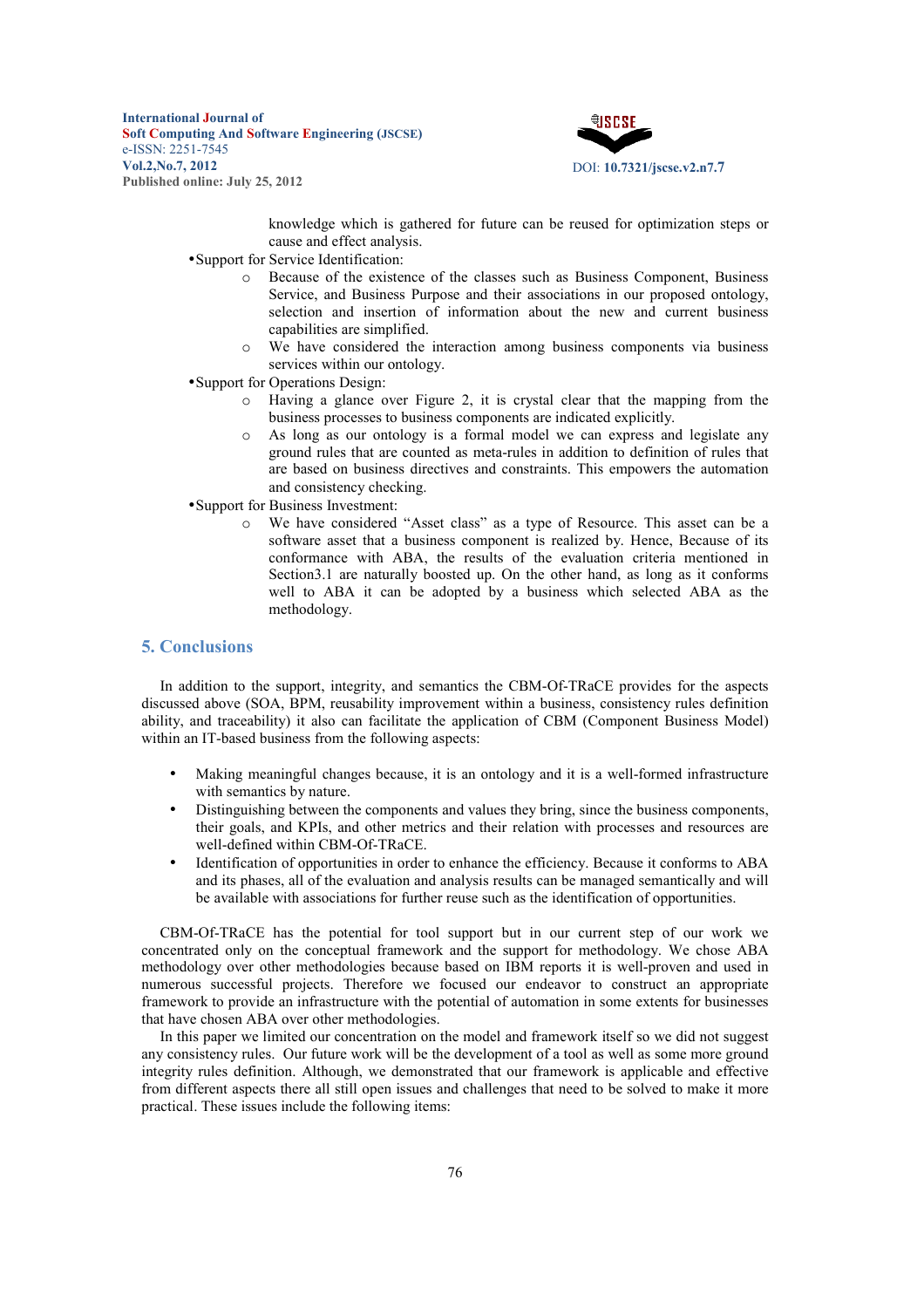

- Extending our model in to lower levels. For example, we can introduce a finer level for business process based on an appropriate meta-model presented by M.L.Rosa, et al. in [17].
- When refining the models into lower levels, the "balance" between adjacent levels should be defined

# **References**

- [1] J. Adams, S. Koushik, G. Galambos, and G. Vasudeva. Patterns for e-business: A Strategy for Reuse. IBM Press, 2001.
- [2] B. Andersson, M. Bergholtz, A. Edirisuriya, T. Ilayperuma, P. Johannesson, J. Gordijn, B. Gr´egoire, M. Schmitt, E. Dubois, S. Abels, A. Hahn, B. Wangler, and H. Weigand. Towards a reference ontology for business models. Conceptual Modeling - ER 2006, pages 482–496, 2006.
- [3] Arsanjani and A. Allam. Service-oriented modeling and architecture for realization of an soa. In Proceedings of the IEEE International Conference on Services Computing, SCC '06, pages 5-21, Washington, DC, USA, 2006. IEEE Computer Society.
- [4] F. Arslan. "Service oriented paradigm for massive multiplayer online games". International Journal of Soft Computing And Software Engineering, vol.2, No.5, pages 37–47, May 2012.
- [5] R. M. Dijkman, M. L. Rosa, and H. A. Reijers. "Managing large collections of business process models-current techniques and challenges". Computers in Industry, 63(2):91–97, 2012.
- [6] L. Elst and A. Abecker. Ontologies for information management: Balancing formality, stability, and sharing scope. Expert Systems with Applications, 23(4):357–366, 2002.
- [7] M. Ernest and J. M. Nisavic. Adding value to the it organization with the component business model. IBM Syst. J., 46:387–403, March 2007.
- [8] E. Ernst. Separation of concerns. In Proceedings of Software Engineering Properties of Languages for Aspect Technologies, SPLAT 2003, in assoc. with AOSD 2003, page 6 pages, 2003.
- [9] R. Harishankar and S. K. Daley. Actionable business architecture. In Proceedings of the 2011 IEEE 13th Conference on Commerce and Enterprise Computing, CEC '11, pages 318–324, Washington, DC, USA, 2011.IEEE Computer Society.
- [10] IBM-Corporation. Business process management. http://www-935.ibm.com/services/us/en/businessservices/bpm-enabled-by-soa-services.html.
- [11] IBM-Corporation. Patterns for e-business for new and enhanced it solutions.
- [12] M. Korotkiy and J. L. Top. Onto-soa: From ontology-enabled soa to service-enabled ontologies. In AICT/ICIW, page 124, 2006.
- [13] A. Maedche, B. Motik, L. Stojanovic, R. Studer, and R. Volz. Ontologies for enterprise knowledge management. Intelligent Systems, IEEE [see also IEEE Intelligent Systems and Their Applications], 18(2):26–33, 2003.
- [14] Minaei-Bidgoli and L. Rafati. Business service modeling in service-oriented enterprises. In Proceedings of the 2008 Fourth International Conference on Networked Computing and Advanced Information Management - Volume 02, NCM '08, pages 296–301, Washington, DC, USA, 2008. IEEE Computer Society.
- [15] A. Osterwalder and Y. Pigneur. An e-business model ontology for modeling e-business. Industrial Organization 0202004, EconWPA, Feb. 2002.
- [16] P. Pohle, G. Korsten and S. Ramamurthy. Component Business Models: Making Specialization Real. IBM Institute for Business Value, 2005.
- [17] S. Lusa, D. I Sensuse. "Study of Socio-Technical For Implemetation of Knowledge Management System", International Journal of Soft Computing and Software Engineering [JSCSE], Vol. 2, No. 1, pp. 1-10, 2012.
- [18] M. L. Rosa, H. A. Reijers, W. M. P. van der Aalst, R. M. Dijkman, J. Mendling, M. Dumas, and L. Garc'ia-Ba˜nuelos. Apromore: An advanced process model repository. Expert Syst. Appl., 38(6):7029–7040, 2011.